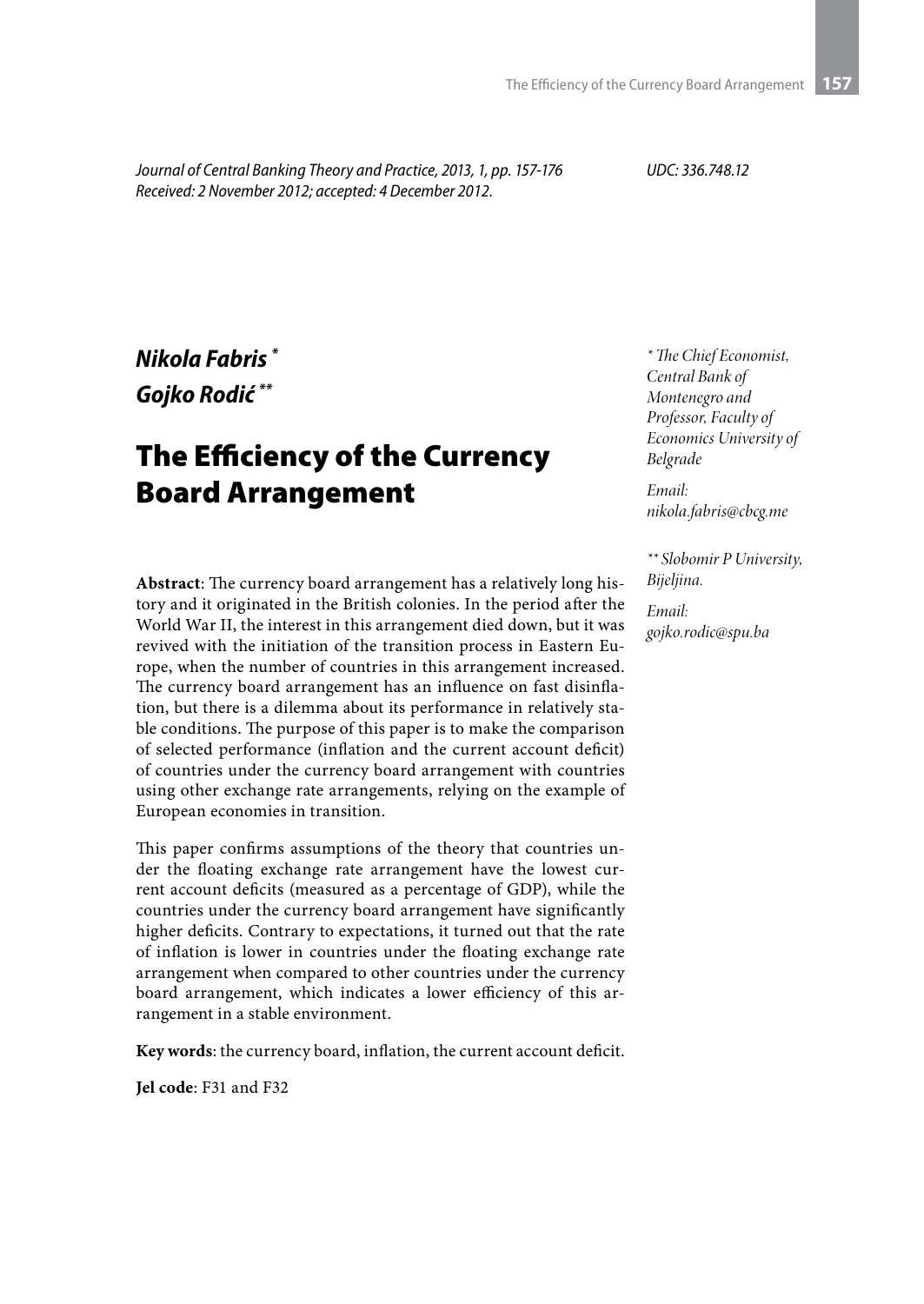## **1. Introduction**

Currency board is an institution which issues domestic currency with the full coverage of foreign currency (monetary gold and securities) based in fixed exchange rate (Dimtrijević and Fabris, 2010). It is based on a practical metalism theory and its goal is to increase the credibility of monetary reform, especially in underdeveloped monetary systems or after hyperinflation.

Currency board is usually introduced in small, highly open countries<sup>1</sup>, whose economies have faced macroeconomic instability in recent past. The key quality of currency board is that it guarantees the convertibility of local currency, price and monetary stability, while promoting foreign trade with convertible foreign exchange areas. (Bogetić, 1997) In addition to that quality, the strengthening of fiscal discipline and the inability to monetize the budget deficit is also attributed to the currency board. In fact, strict prohibition of lending to government imposes the policy of a balanced budget on the fiscal authorities.

Currency boards are, by definition, passive monetary institutions whose operating is primarily based on automatism, unlike the standard central banks that have a large dose of discretion. This nature of currency board gives rise to different reactions of experts. While some authors consider this feature the main advantage of currency board (Hanke and Schuler, 1994, Bogetic 1997), other authors, however, consider the inability of conducting an active monetary policy as the main disadvantage of a currency board and the reason for its cancelling (Roubini, 1998). According to them, the passive role of currency board leaves the economy at the mercy of market whims. If there is a reduction in money supply caused by, for example, a growing trade deficit, the contraction of economic cycle and job losses appear. In this case, there is no way for a decline of reserves in the banking system to be compensated by issuing of money by a central bank to banks and the economy. Table 1 shows the differences between the basic characteristics of an orthodox $^2$  currency board system in relation to the central bank.

<sup>1</sup> The exception is Argentina which already had a currency board between 1991 and 2001.

<sup>&</sup>lt;sup>2</sup> In orthodox currency board systems, there is no way to conduct an independent monetary policy, i.e. institutions whose sole purpose is to change money on demand at a fixed exchange rate and to hold at least 100% of reserves of foreign assets relative to the money in circulation, are very rarely seen today. Most of nowadays currency boards have a greater or a lesser degree of freedom in the use of certain monetary policy instruments (currency board alike).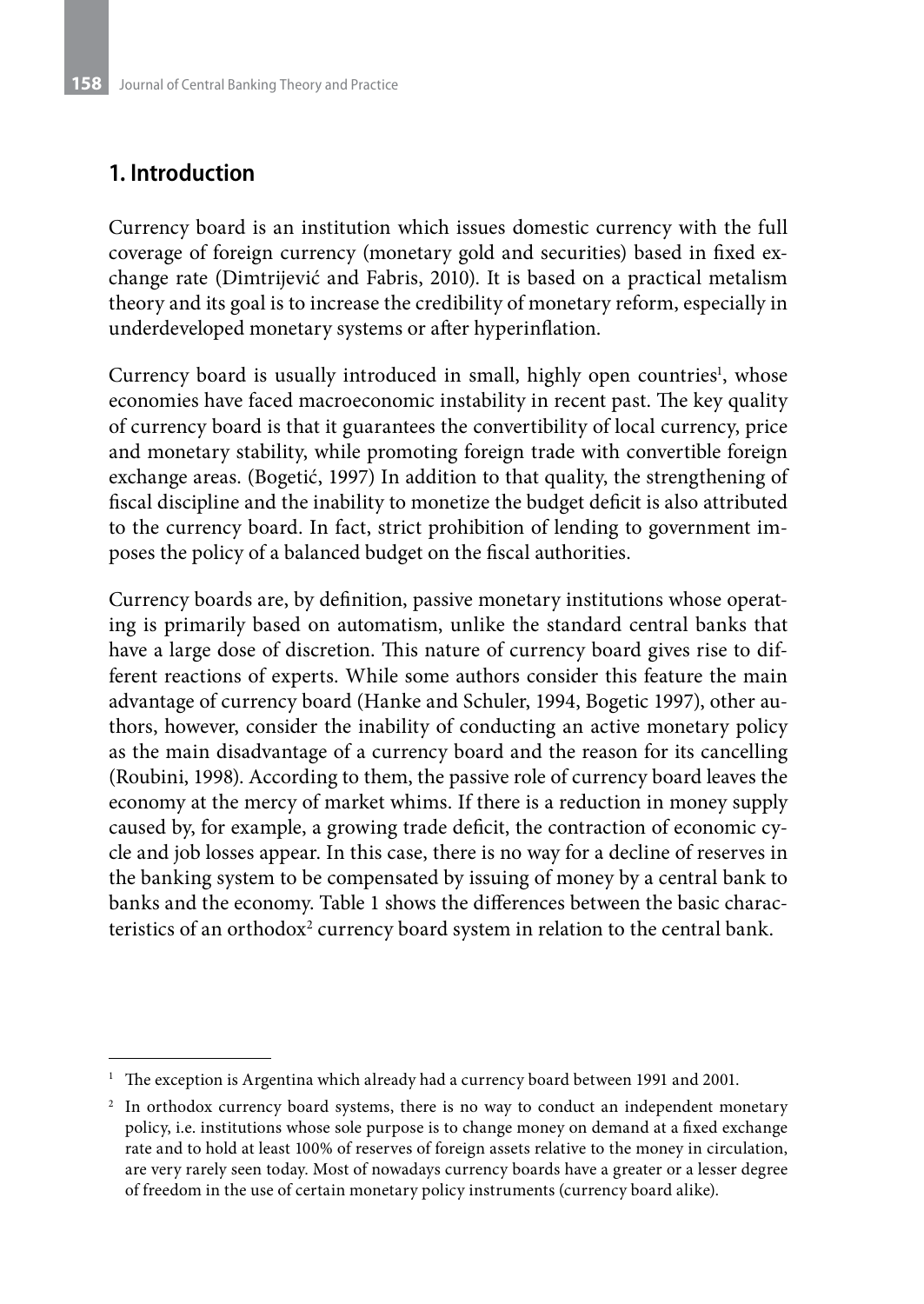|                | <b>CURRENCY BOARD</b>                              | <b>CENTRAL BANK</b>                           |
|----------------|----------------------------------------------------|-----------------------------------------------|
| $\mathbf{1}$ . | Usually supplies notes and coins only              | Supplies notes, coins, and deposits           |
| $\mathcal{L}$  | Fixed exchange rate with reserve currency          | Pegged or floating exchange rate              |
| 3.             | Foreign reserves of 100 percent                    | Variable foreign reserves                     |
| $\mathbf{4}$ . | Full convertibility                                | Limited convertibility                        |
| -5.            | Rule-bound monetary policy                         | Discretionary monetary policy                 |
| 6.             | Not a lender of last resort                        | Lender of last resort                         |
| 7.             | Does not regulate commercial banks                 | Often regulates commercial banks              |
| 8.             | Transparent                                        | Opaque                                        |
| 9.             | Protected from political pressure                  | Politicized                                   |
| 10.            | High credibility                                   | Low credibility                               |
| 11.            | Earns seigniorage only from interest               | Earns seigniorage from interest and inflation |
| 12.            | Cannot create inflation                            | Can create inflation                          |
| 13.            | Cannot finance spending by domestic<br>government  | Can finance spending by domestic government   |
| 14.            | Requires no "preconditions" for monetary<br>reform | Requires "preconditions" for monetary reform  |
| 15.            | Rapid monetary reform                              | Slow monetary reform                          |
| 16.            | Small staff                                        | Large staff                                   |

**Table 1: A typical currency board versus a typical central bank**

Source: Hanke and Schuler (1994)

After detailed examination of Table 1, it is evident that orthodox currency board system is a theoretical concept rather than an active monetary institution. Nowadays, we are more concerned with a partial currency board (*currency board alike*). Hanke and Schuler here imply a currency board that retains a greater or a lesser number of monetary policy instruments.<sup>3</sup>

The second part of the paper analyzes the history of currency board, with particular emphasis on European economies in transition, and makes a comparison of actual performance in the period before the introduction of the currency board and in a certain number of years after the introduction of the currency board. The third section analyzes the efficiency of the currency board in relatively stable conditions, and compares the past five-year movement of inflation and current account deficit in countries that use the currency board arrangement with that in other countries.

<sup>&</sup>lt;sup>3</sup> Thus, for example, Bosnia and Herzegovina has the ability to impose mandatory reserve to commercial banks, while other currency boards in Europe have the function of lender of last resort, however, they are limited to the amount of surplus of the reserve currency.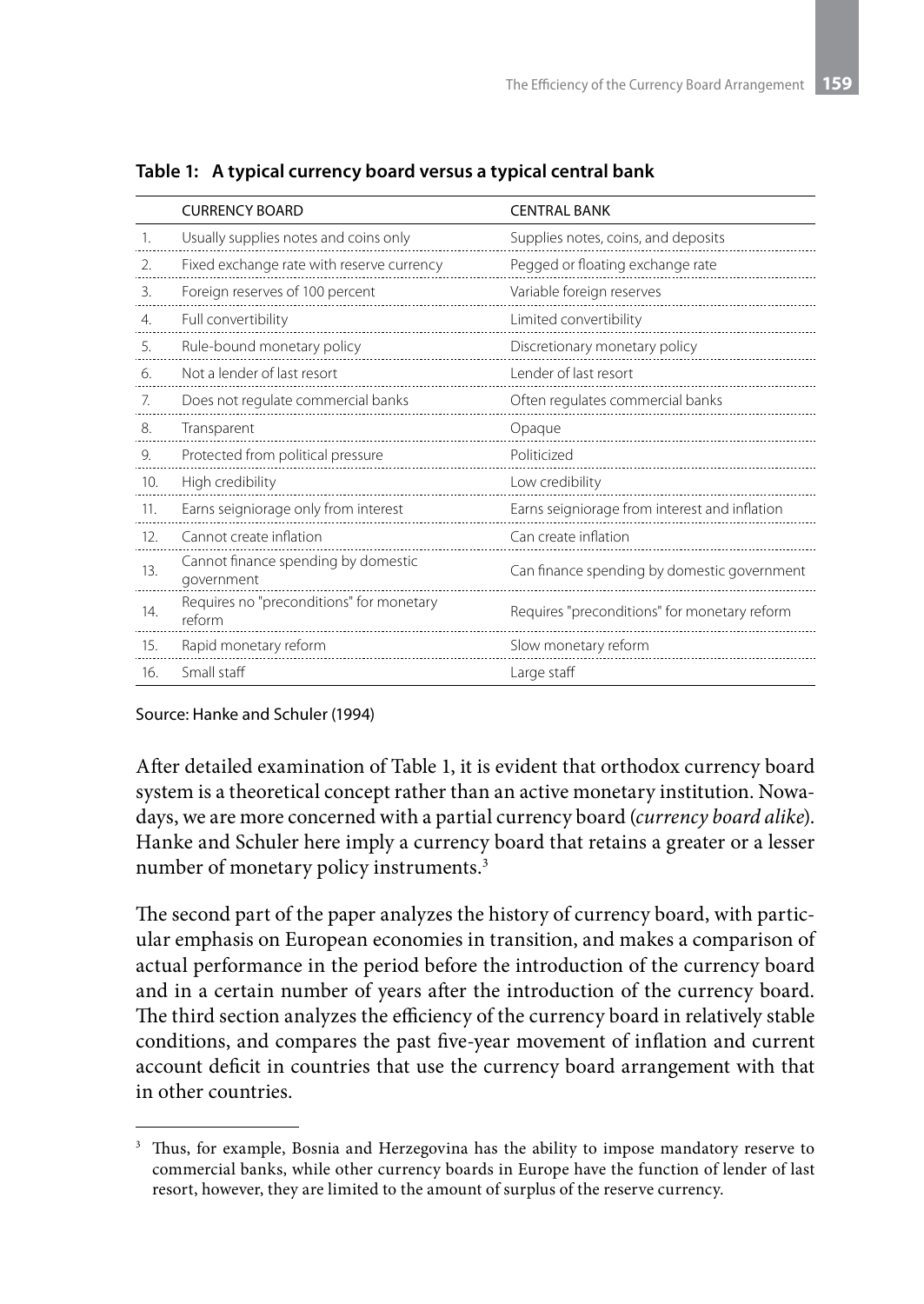## **2. The Currency Board History**

The currency board is not a new concept. In international practice, it first appeared in 1849 in the island of Mauritius. However, the theoretical basis for the creation of currency board can be traced in the so-called *Currency School* that dominated in the UK in the first half of the nineteenth century. (Schuller, 1992) In fact, we can say that currency boards draw their intellectual roots from the concept of the gold standard. British currency economists that were gathered around the Currency School advocated that excessive printing of money is the main cause of inflation. Consequently, they believed that the issuer of money should keep the equivalent amount of gold that should serve as the regulator of the money supply in the market. As a result of impact of the currency school, in 1844, the Bank of England gained a formal monopoly on printing money and the obligation of holding gold reserves which correspond to the amount of money in circulation. The golden base of a pound provided the stability basis for the next ninety years<sup>4</sup> because the government faced an obstacle of printing additional quantities of money that had no foundation in gold.

If we observe the history of the currency board, we can notice three characteristic periods. The first period lasted for a hundred years (mid-19th – mid-20th century). During this period, currency board became an extremely popular way of conducting monetary policy. During the previously mentioned period, some countries - mostly British colonies - tied their currencies to the pound, focusing on different goals.5 The first truly orthodox currency board was created in 1913 in Western Africa as the West African Currency Board. There were two motives for its establishment; there was a desire for stability while simultaneously achieving currency seigniorage, which in the currency board represents the difference between the interest on the reserve currency and the costs of the release of domestic currency (Schuler, 1992). After that, many British territories decided to establish currency boards, such as the Eastern African currency board, the Central African currency board, the Middle East currency boards in Palestine, Jordan, Iraq, and so on. Currency boards were thriving during the period after World War II and remained popular until the 1950s.

<sup>4</sup> Up to 1913 and the abandonment of the golden standard.

<sup>5</sup> Thus, for example, Mauritius introduced a currency board in 1849 as a response to the collapse of banks, while in the following year New Zealand, with the introduction of the currency board, intended to use the so-called Currency School doctrine postulates, which advocated the government monopoly on issuing money as opposed to the prevailing Free Banking doctrine at the time.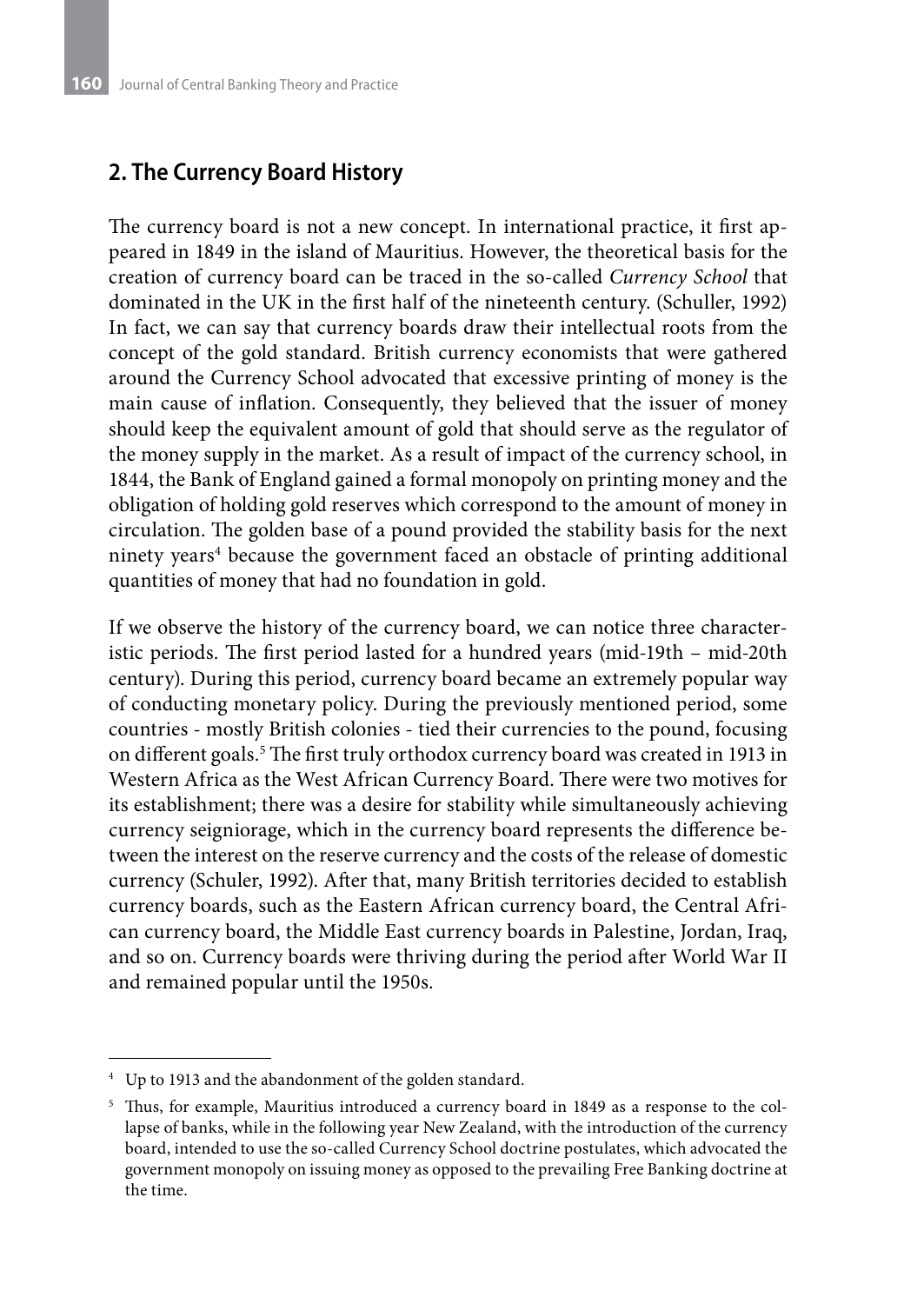In the period from 1950s to early 1990s, the interest in monetary arrangements considerably diminished. The reasons for the disappearance of currency boards<sup>6</sup> were manifold, but they can be summarized as follows (Schuler, 1992):

- Keynesian doctrine of the time emphasized the positive role of government in creating economic trends during which the creation of a central bank was set as the priority;
- Given the fact that currency boards were usually established on territories under a direct or an indirect dominance of the United Kingdom, the desire for an independent central bank imposed as one of the key aspects of the newly acquired independence and the separation from the colonial past;
- • During the validity of the Bretton Woods fixed exchange rate system, the British pound proved to be quite unstable<sup>7</sup>, and thus the currency boards that were tied to the pound<sup>8</sup> lost their credibility and gave the reason for the government to abandon them in favour of central bank.

The third period or, as it is called, the renaissance of the CBA institution (Bogetic, 1997) appeared in early 1990s. During this period, Argentina (1991-2001), Estonia (1992), Lithuania (1994), Bulgaria (1997) and Bosnia and Herzegovina (1997) adopted currency boards. The next section will further describe the creation and operation of currency boards in Estonia, Lithuania, Bulgaria and Bosnia and Herzegovina.

## **2.1. The history of currency boards in European economies in transition9**

This section will show the emergence of currency boards in Estonia, Lithuania, Bulgaria and Bosnia and Herzegovina. It will explain the reasons for their introduction and show the achieved results in terms of GDP growth and inflation curbing in the period after their introduction. As a source of data we used the 2007 World Economic Outlook Database.

**Estonia** was the first country in the former Soviet Union to introduce its own currency and the first European country which decided to introduce the cur-

 $6$  During this period, currency boards were kept only in a small number of island countries like Singapore, Hong Kong and the Falkland Islands.

<sup>7</sup> In the period from 1940 to1967, the British pound was devalued several times and, from the initial level of \$4.03 it got to the level of \$ 2.40 for a British pound.

<sup>&</sup>lt;sup>8</sup> A large percentage of currency boards used the pound as their reserve currency.

<sup>9</sup> In this chapter, the subject of observation is macroeconomic variables before the introduction of the currency board and a few years after their introduction.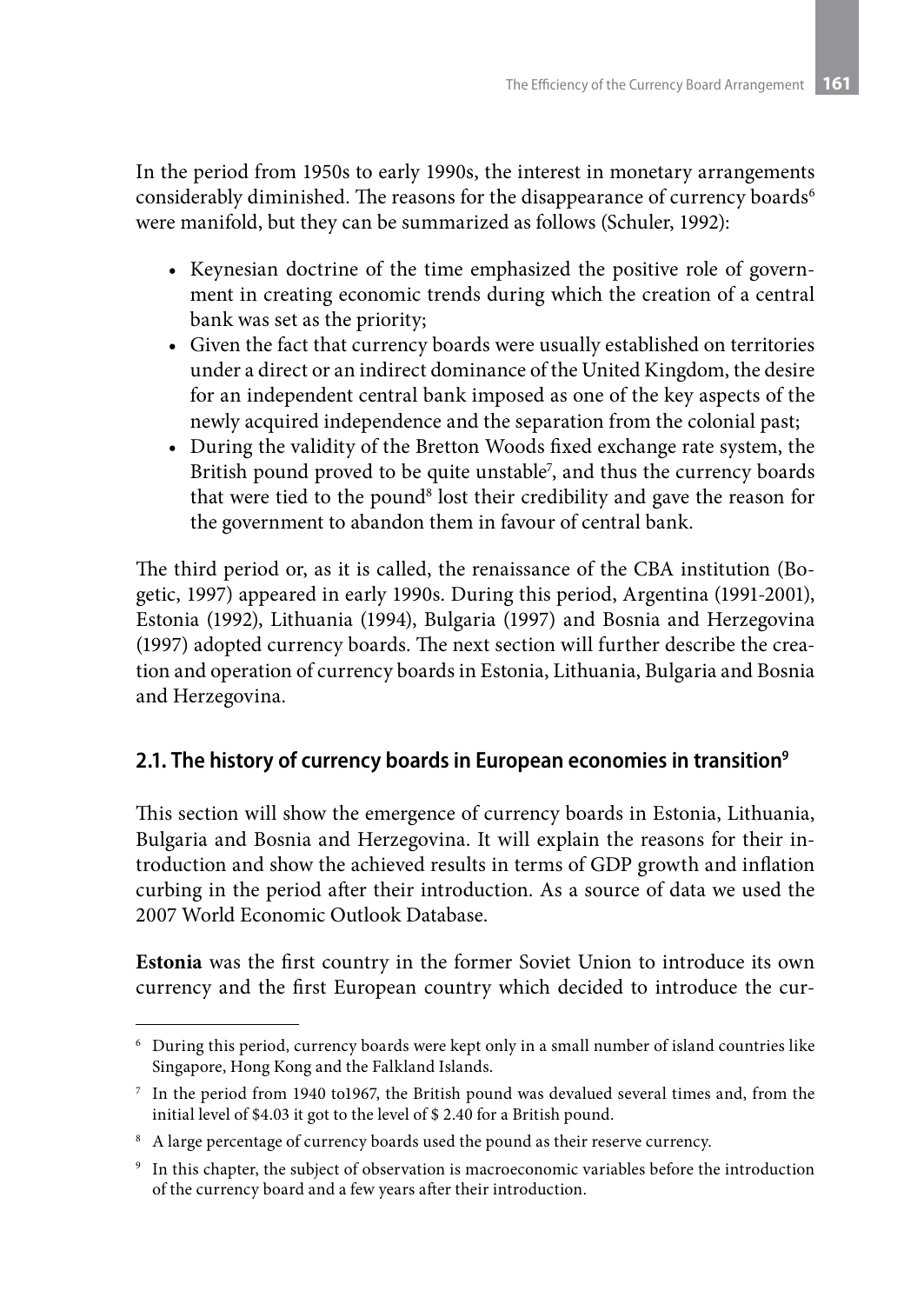rency board in the second half of the twentieth century.10 The reasons for this were numerous: the elimination of inflationary pressures that have emerged due to the liberalization of prices after the transition to a market economy, establishment of a macroeconomic supply and demand balance and, eventually, solving the problem of chronic shortages of cash. (Vensel, Sorg, 2002)

After gaining independence in 1991, Estonia was determined to carry out a rapid monetary reform. This decision was further encouraged by a very bad situation that was caused by the loss of the main part of the CIS export market.11 Despite

#### **Figure 1: GDP and Inflation in Estonia (1994-2006)**



Note: Inflation right-hand scale; GDP lefthand scale.

Source: Authors` calculation based on the World Economic Outlook data

conflicting opinions about the ways the monetary reform is implemented $12$ , the newly elected Governor Kallas was able to impose a currency board arrangement, with the help of representatives of the IMF, which would in the shortest possible time provide a much-needed monetary stability as a necessary requirement for future reforms. (Knobl, Sutt, Zavoico, 2002)

How important it was to establish control over the rising inflation caused by price liberalization after the establishment of independence, can best be seen at Figure 1 which shows a continuous decline in inflation after the introduction of the currency board.<sup>13</sup>

- <sup>11</sup> Over 90% of sales in 1991 were conducted with the Commonwealth of Independent States.
- $12$  One of the ideas which the Estonian government came up with immediately after gaining independence was the introduction of vouchers, which would have equal value to the Rouble and increase the amount of money in circulation, and also avoid - at least at that moment - the question of determining the exchange rate arrangement.
- <sup>13</sup> In truth, it should be recognized that the level of inflation annually was in double digits until 1998 (1994 - 47.6%, 1995 - 29%, 1996 - 23% 1997 - 11.1% 1998 - 8.2%). Source: CIA World Factbook

<sup>&</sup>lt;sup>10</sup> In Europe, currency boards have existed before the Second World War. In 1918/19, , during the struggle of the Bolsheviks and the imperial supporters, and according to the recommendation of John Maynard Keynes, the currency board was introduced in North Russia and provided stability of the currency at the time of the greatest turmoil and enormous inflation of the Rouble in the rest of the Russia. Also, in 1923, a currency board was introduced in the free city of Danzig, which maintained stability of the currency even though the highest hyperinflation in the history raged in the neighbouring Germany. For more information, see (Schuler, 1992)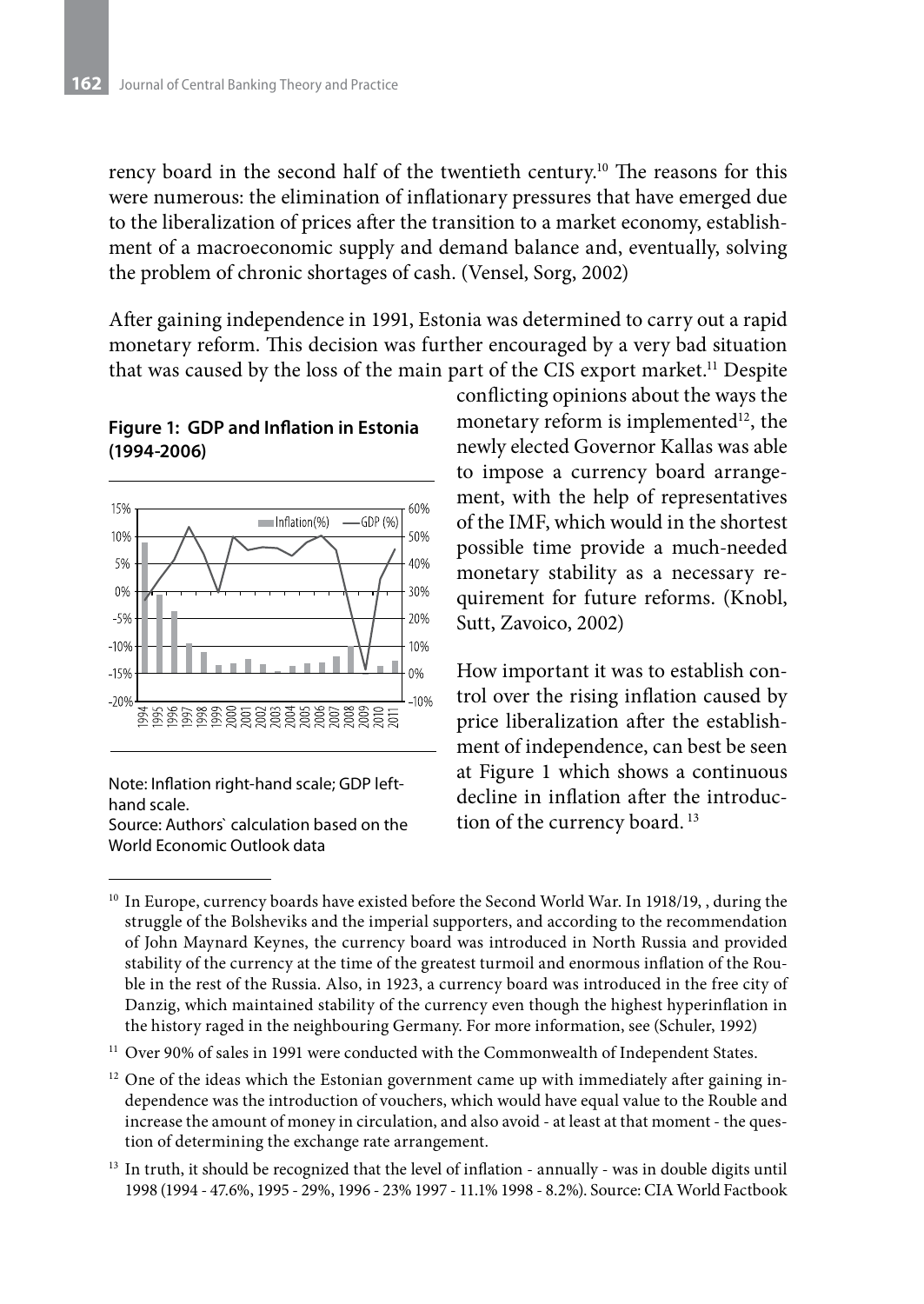Disinflation was the cornerstone for the future growth of the economy. Despite the two crises in Estonia during the  $1990s<sup>14</sup>$ , it can be noticed that Estonia achieved high growth rates during the years before the outbreak of the global financial crisis.15

However, it is important to note that the currency board arrangement - in and of itself - cannot provide the basis for such growth if many other conditions have not been met. As far as Estonia is concerned, these conditions represent the maximum commitment to maintaining a balanced budget, the closing of insolvent banks, and an ongoing commitment to maintaining the currency board regardless of the crises that have occurred periodically.16

The currency board in **Lithuania** was established on 1April 1994 as a result of a compromise between the government and the Central Bank of Lithuania (Alonso-Gamma, et. al. 2002), which debated fiercely over the best way of stopping hyperinflation, as well as the stabilization of exchange rates. This debate resulted in a less rigid currency board system. <sup>17</sup>

The results of the introduction of a currency board - as in the case of Estonia - gave visible results within the first year of operation. Since the declared goals were to reduce inflation to an acceptable level and, consequently, the impact on inflation expectations, we can conclude that the CBA achieved excellent results. Inflation has halved in the first year, and subsequently took three more years to reach a single digit level.

Although the main objective - price stability – was achieved relatively quickly, the functioning of the CBA in Lithuania has not been free of obstacles. Besides the already mentioned unorthodox factors, the aggravating circumstance that was desecrating the spirit of the currency board was the permit to a commercial bank to withdraw the mandatory reserves in order to help the utilities sector financially, while the Lithuanian government was borrowing from abroad on the collateral basis in the form of foreign exchange reserves (Antic, 2008). In addition, the fis-

<sup>&</sup>lt;sup>14</sup> The crisis of the banking sector at end-1992 and the 1999 crisis caused by the Russian crisis and the devaluation of the Rouble

<sup>&</sup>lt;sup>15</sup> In the period from 1994 to 2007, the Estonian real GDP rose to 144% (Source: the authors` calculations based on data from CIA World Factbook, 2010)

<sup>&</sup>lt;sup>16</sup> The Russian crisis which had led to a decline in GDP in 1999 of 5.1% and the global financial crisis that caused a decline in real GDP of 13.9% from 2008 to 2009.

<sup>&</sup>lt;sup>17</sup> The central bank was able to perform the function of the lender of last resort (limited to the amount exceeding 100% of foreign exchange reserves) and the function of money market operations in order to control liquidity of the financial system of the country.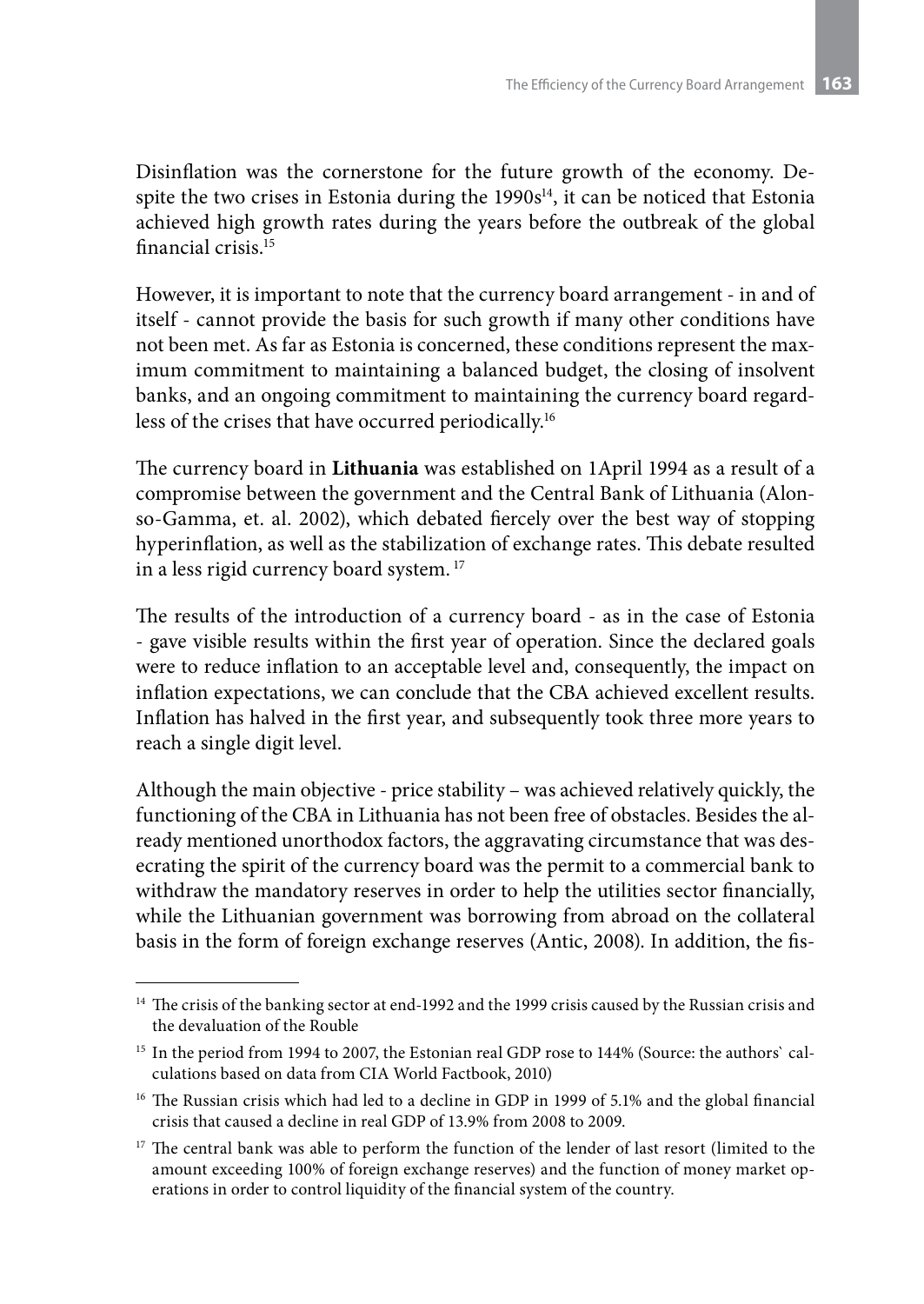cal deficit - in contrast to Estonia - was unacceptably high. Indeed, leaving the currency board appeared as an idea at one point, but in light of the Great Russian





Note: Inflation right-hand scale; GDP lefthand scale.

Source: Authors` calculation based on the World Economic Outlook data

crisis in 1998, which did not pass by Lithuania, and the extreme instability in world markets, a decision was made to remain committed to the pursuit of the existing monetary policy.<sup>18</sup>

However, stability reached with the introduction of a currency board - despite all the problems named above enabled a steady growth of the Lithuanian economy in the coming years.<sup>19</sup> Thus, it was proven that tackling the root of hyperinflation, which is usually the reason for the introduction of the CBA, contributes to the much-needed price stability of the country which, consequently, represents the necessary condition for the a smooth development of the economy in the future.

Prior to the introduction of their currency board systems, **Bulgaria** was in very bad shape. Bulgaria had defaulted on its international debt, narrowly escaped a revolution in late 1996, and was battling hyperinflation that had virtually wiped out its banking system and sent the real economy into a free fall (Hanke, 2007). The currency board was seen as a way to cope with constant financial instability that followed it since the beginning of transition to market economy, which escalated from 1996 to 1997 with the emergence of hyperinflation<sup>20</sup> and a drastic deterioration in the balance sheets of commercial banks.<sup>21</sup> The causes of these problems should be sought in the insufficiently fast or firm reforms and the paternalistic attitude that the government had over the economy. The reason for this

<sup>&</sup>lt;sup>18</sup> In 1997, the Central Bank of Lithuania planned to leave the CBA since the primary objective price stability – had already been achieved. However, the events in 1998 and a high exposure to shocks in the Lithuanian economy, convinced the officials that it is better to keep the CBA, at least as a nominal anchor, and to look for the solution out of the crisis on the other side, through fiscal adjustments.

<sup>&</sup>lt;sup>19</sup> Apart from the fall in1998 caused by the crisis in Russia;

 $20$  The inflation escalated from 1,71% monthly in March 1996 to 242% monthly in February 1997.

<sup>&</sup>lt;sup>21</sup> At the beginning of 1997, nine of ten Bulgarian banks with more than 80% share in total assets, had a negative net worth. Even more than half of private banks went bankrupt.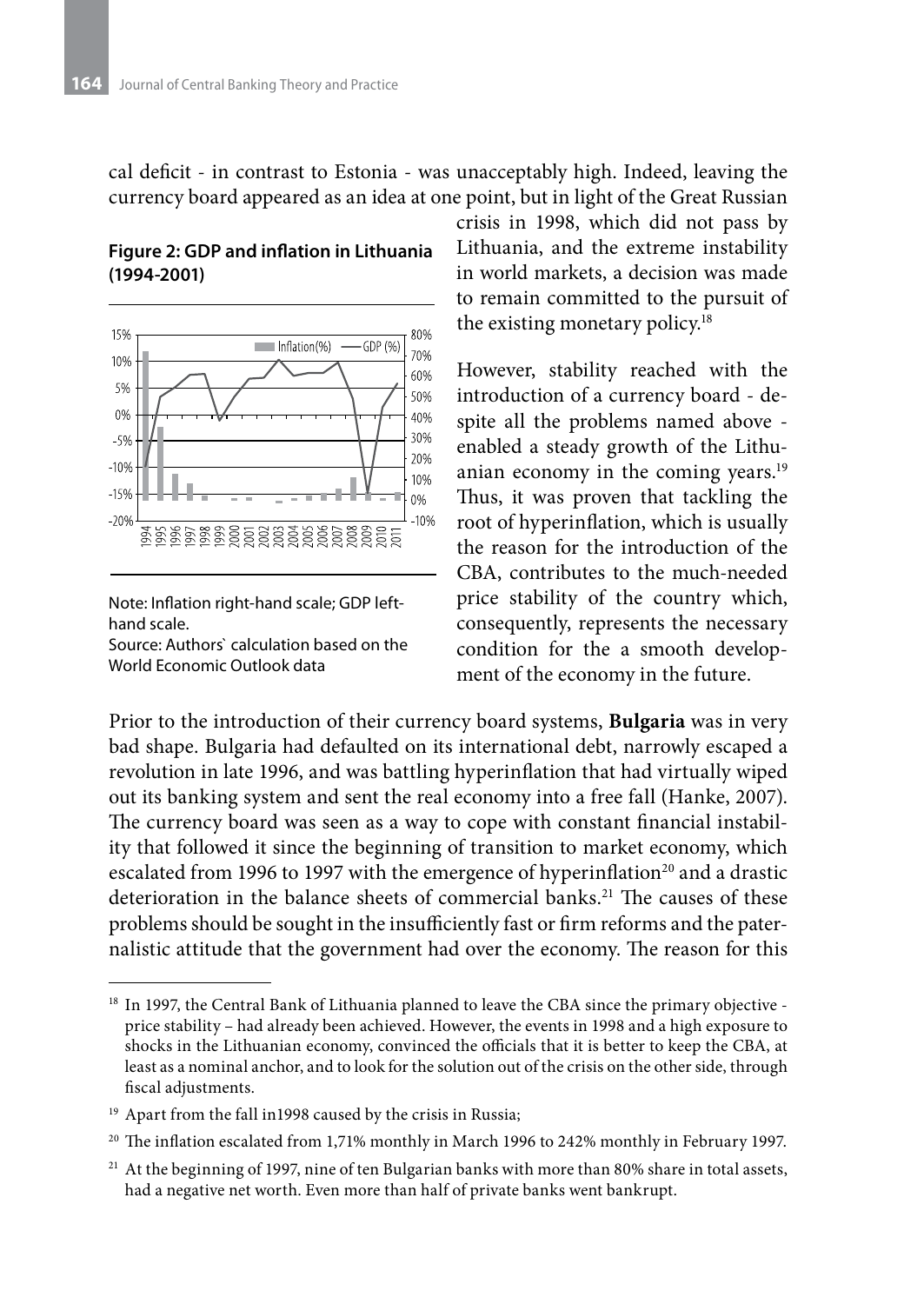is that the substantive policy change did not happen until 1997 (Pavlov, 1999). In fact, losses in the corporate sector caused by the collapse of the USSR<sup>22</sup> were mainly compensated by loans to the economy implemented by the state through commercial banks and the consequential deterioration of balance sheets of the banking sector and the growth of inflation. The BNB tried to solve the problem of inflation by increasing interest rates, but it achieved a negative effect as the cost of borrowing increased. 23 On the contrary, also in 1996, the tax revenues have declined from 40% of GDP to only 14%, while real GDP fell by more than 10% and further aggravated the already alarming situation. As a result of all these problems, people lost confidence in the national currency Lev, which was significantly depreciated during Q1 1997, from 487 Lev to 1,588 Lev for 1 US dollar (Gulde, 1999).

All these issues simply imposed the awareness that a new solution must be sought within a stable, transparent and - if possible - the rule-based system such as a currency board, which will as soon as possible make the shift from the recent

past and introduce financial discipline and stability to the country. Maybe the hyperinflation itself contributed to the parliamentary consensus on the introduction of the CBA in Bulgaria as one of the basic requirements for the introduction of the monetary arrangement. An additional factor that led to the currency board choice was the failure of previous stabilization programs that had not given any results.

Bulgaria - as well as Estonia and Lithuania – was not without a result. If we observe the rate of inflation before and after the introduction of a currency board (Figure 3), we can see immediate results which brought back inflation to single-digit values after just two years.





Note: Inflation right-hand scale; GDP lefthand scale

Source: Authors` calculation based on the World Economic Outlook data

<sup>22</sup> Over 80% of Bulgarian exports went to the USSR.

<sup>&</sup>lt;sup>23</sup> As an illustration of the growing costs of government borrowing is the fact that Bulgaria in 1996 paid 10.1% of the GDP for the cost of servicing interest on the government debt.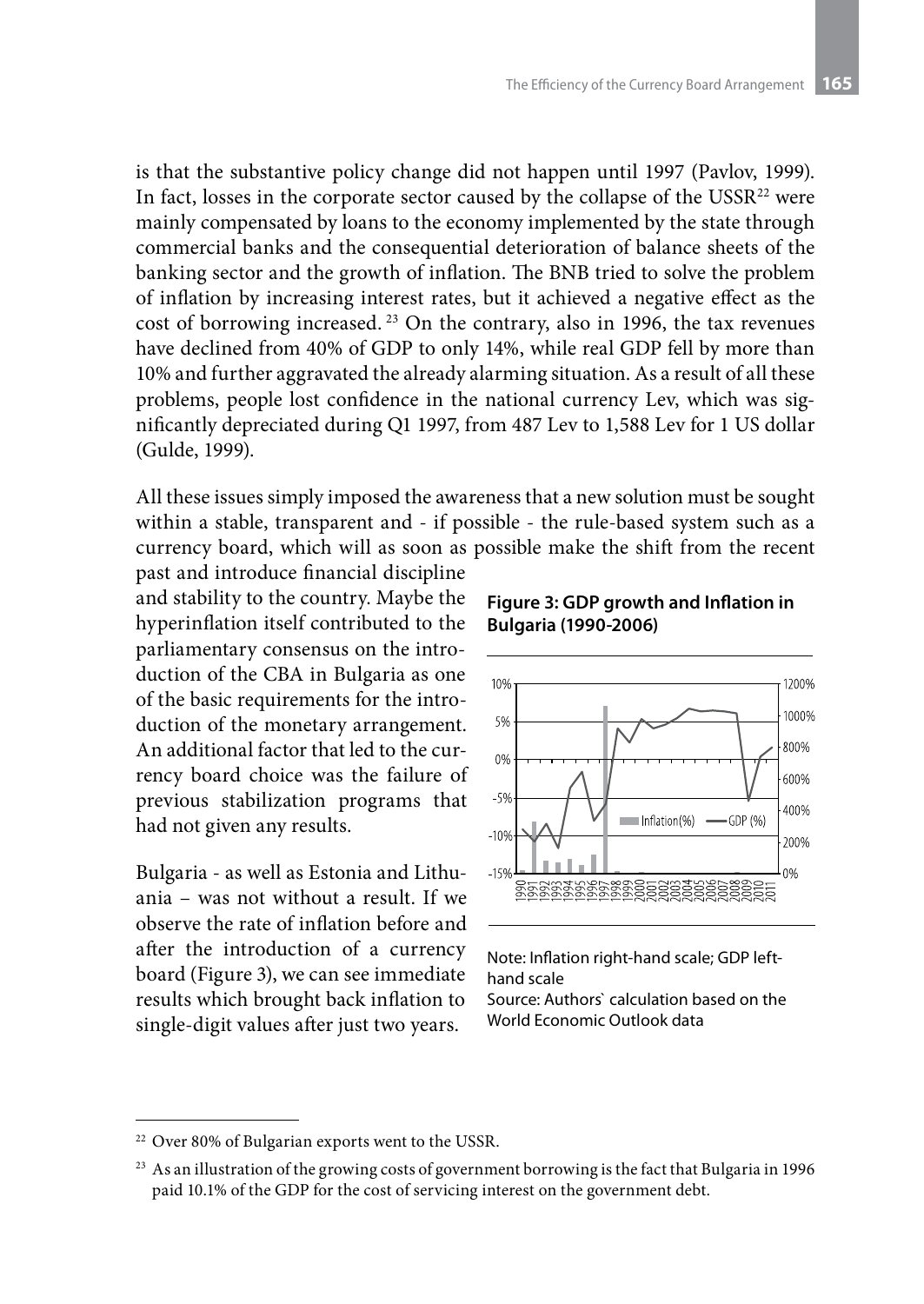Besides curbing inflation and the growth rate of real GDP, there was a sharp drop in interest rates on government bonds, which brought a huge relief to government spending and a better reallocation of state resources.<sup>24</sup>

The essence of a successful disinflation in Bulgaria is the fact that the two main hyperinflationary channels were intercepted – the BNB loans to the government and commercial banks. Thus, the state was prevented from wasteful behaviour and the BNB imposed a strict discipline to banks that must result in the curtailment of hyperinflation.

The inflation rate - it is interesting to mention - declined substantially in April 1997, i.e. two months before the official introduction of the CBA.25 The reason for this may be the double impact that the currency board has in reducing hyperinflation – using the effect of discipline, which is reflected in limiting the growth of money supply, and the effect of trust, which influences inflationary expectations that are built in the expected rate of return after the announced establishment of the CBA (Beck et. Al, 2003).

**Bosnia and Herzegovina** – in addition to other challenges that Estonia, Lithuania and Bulgaria were facing – Bosnia and Herzegovina (BH) had the additional problem of a war devastated economy and complicated political-economic system with two entities and *de facto* four currencies in circulation.<sup>26</sup> As such, it was facing the next challenges (Kovacevic, 2003):

- The transition from a war to a peacetime economy,
- The transition from planned to market economy and
- The transition from the status of the former Yugoslav republic to an independent state.

Establishing a currency board was built into the Dayton Peace Agreement from 1995. Operationalization itself lasted longer than in other states due to the specific political situation in BH, causing the currency board to start on 11 August 1997. If one bears in mind the political scene of the country at the end of the war, a great division of the society and the existence of actual states in the country, the

<sup>&</sup>lt;sup>24</sup> In March 1997, the interest rate on treasury bonds reached the level of 600% per annum, and after a parliamentary consensus on the introduction of CBA, it fell to 100%, and only few weeks after the official start of operation of the CBA, it fell to 6% per annum. (For more, see Bogetic, 1997)

<sup>&</sup>lt;sup>25</sup> The currency board was officially introduced on 1 July 1997.

<sup>26</sup> Yugoslav Dinar, Croatian Kuna, Bosnian Dinar and German Mark.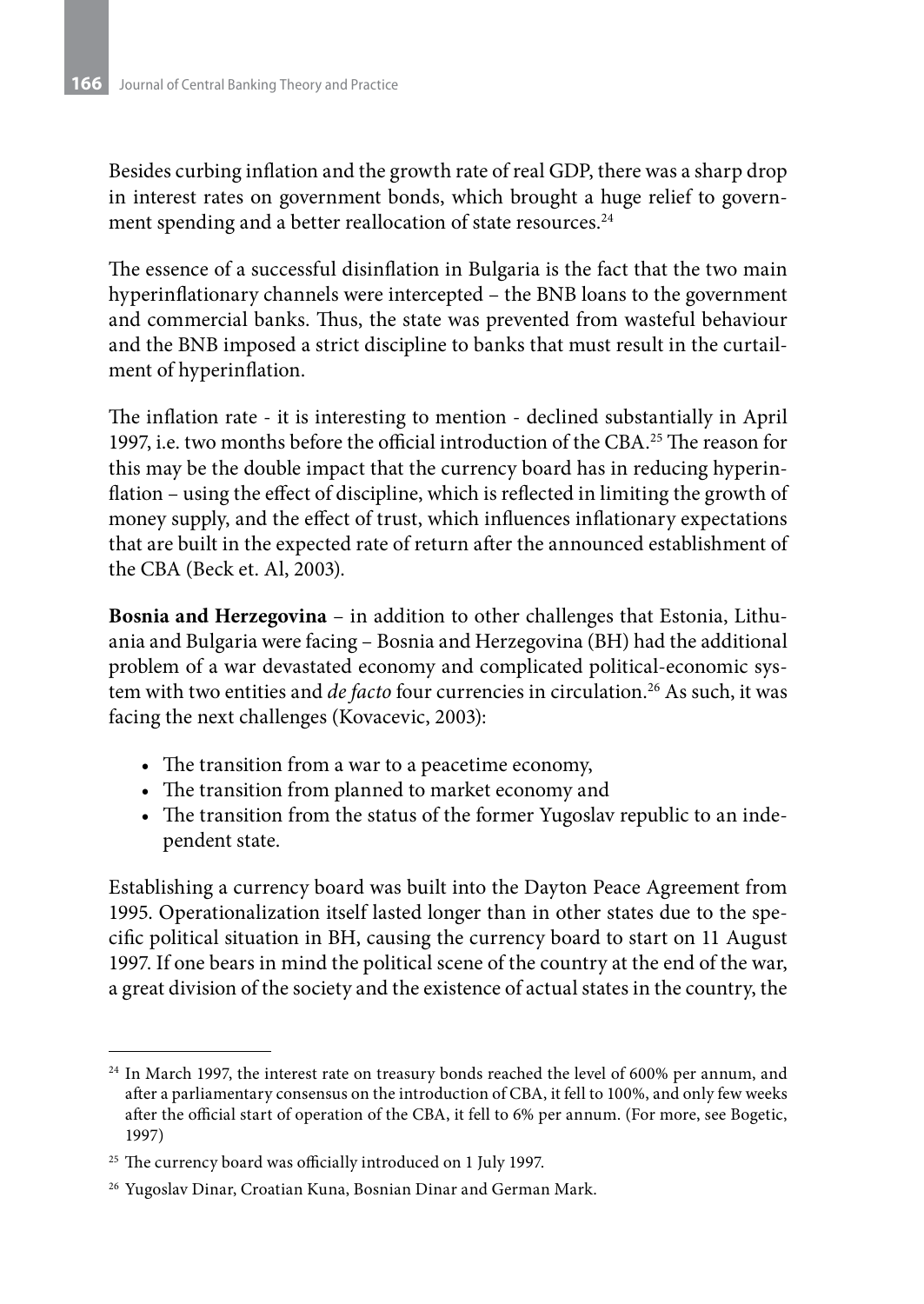existence of four currencies in circulation, it can be easily concluded that alternatives to the currency board, in fact, never existed.

It is important to note that the currency board in Bosnia and Herzegovina is the closest to its orthodox concept. The only difference lies in the fact that the CBA in BH can affect the rate of mandatory reserves. Probable reason for this additional conservatism in relation to the above mentioned examples is the specific political situation in the time when the CBA was being created in Bosnia and Herzegovina.

Calculating the precise macroeconomic results for the immediate post-war period for the entire territory of BH is problematic because the available data for the period from 1995 to 1997 refer only to the Federation of BH.<sup>27</sup> For this reason, the data for this period are unreliable and we use data from the time a currency board was introduced, i.e. from 1997. They can be shown in the following figure. The currency board, as shown in previous examples, demonstrated effectiveness in curbing inflation since the introduction of the CBA, inflation ranged up to 6%, and usually below 3% per annum.<sup>28</sup>

Looking at these examples of countries that introduced a currency board in the early 1990s we can note significant anti-inflation effects, without any exception: hyperinflation disappears in the first years after the establishment of a currency board and is retained at low levels thereafter. Obviously, the reason for the strong decline of inflation may be primarily due to the credibility that the currency board established. In terms of gross domestic product, we can see a general trend of growth, which varies from country to country, depending on the political stability and the commitment to economic reforms and a healthy macroeconomic environ-

**Figure 4. GDP and Inflation in Bosnia and Herzegovina (1998-2006)**



Note: Inflation right-hand scale; GDP lefthand scale

Source: Authors` calculation based on the World Economic Outlook data

<sup>&</sup>lt;sup>27</sup> From 1995 to 1997, the National Bank of Bosnia and Herzegovina (it refers only to the BH Federation) operated on a system called the pseudo currency board, where one DM could be exchanged for 100 BH dinars.

<sup>&</sup>lt;sup>28</sup> It is important to mention that a part of BH, the Republic of Srpska, suffered a hyperinflation in the period from 1992 to 1994 because it was using the Yugoslavian dinar.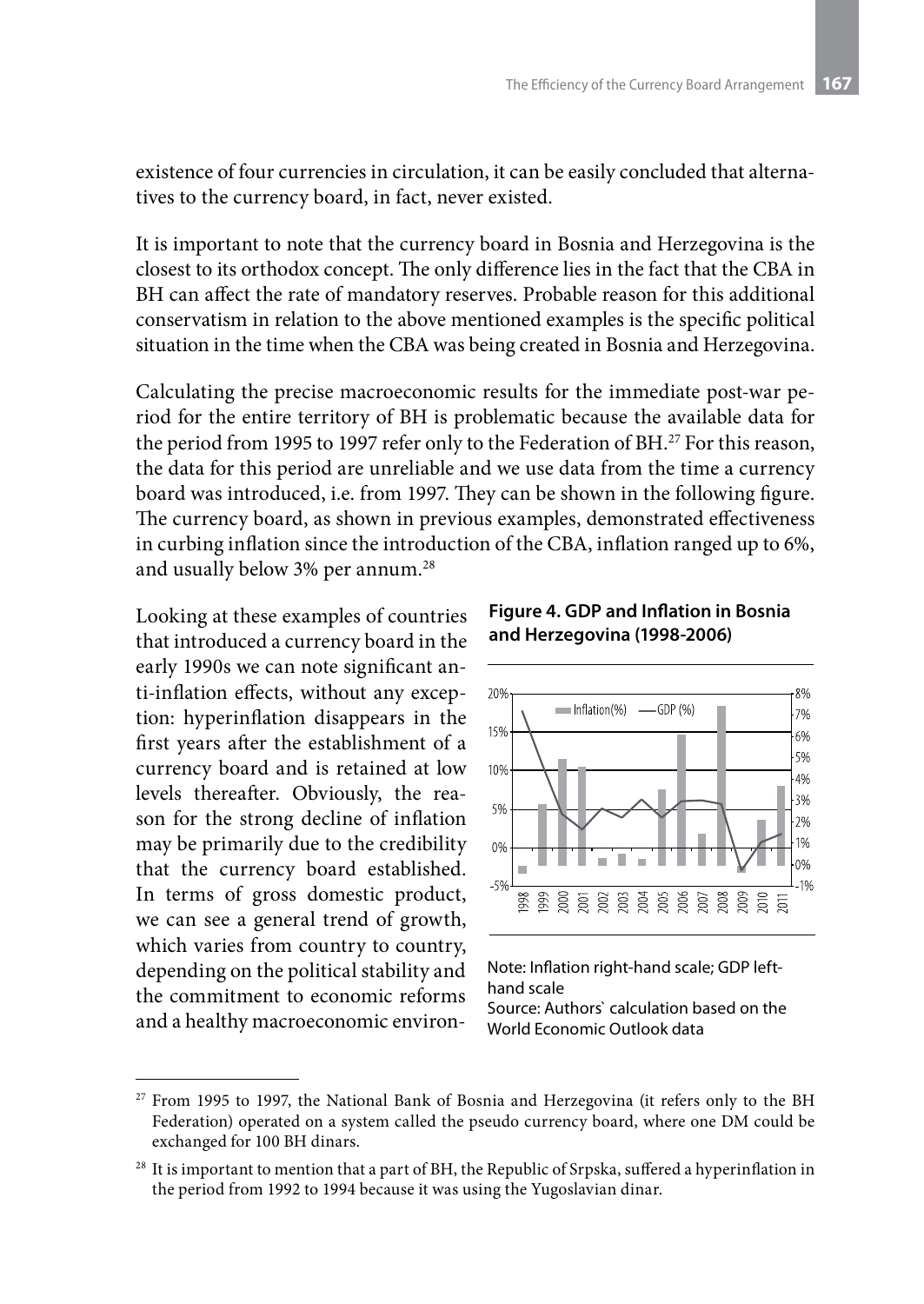ment. Or to quote Karl Schiller<sup>29</sup>, "Stability is not everything, but without stability, everything is nothing."

## **3. Empirical Study of the Impact of the Exchange Rate Arrangement on Inflation and the Current Account Deficit**

In this section, the research topic is the comparison of the current account deficit (expressed as % of GDP) and inflation in countries under the currency board arrangement with the countries under other exchange rate arrangements. The authors observed the movement of an isolated current account deficit and inflation in relation to the exchange rate arrangement. This is a simplification, but it is not uncommon in literature.30 Given a relatively long time period during which this arrangement is being applied to European economies in transition, this part of the paper gives the answer to the question about the effectiveness of this arrangement in relatively stable conditions. <sup>31</sup>

European economies in transition are subject to observation, and the classification of exchange rate arrangements, which is taken from the International Monetary Fund, is shown in the table 2.

<sup>29</sup> West German Minister of Economy (1966-1972).

<sup>30</sup> For more details see: Kuttner, Kenneth and Adam Posen (2001) "Beyond Bipolar: A Three-Dimensional Assessment of Monetary Frameworks," Working Papers 52, Oesterreichische Nationalbank.

<sup>&</sup>lt;sup>31</sup> Beyond the fact that this region faced the effects of the global financial crisis, the authors use assumption that it was a stable period due to the fact that observed variables inflation and current account deficit had a declining trend.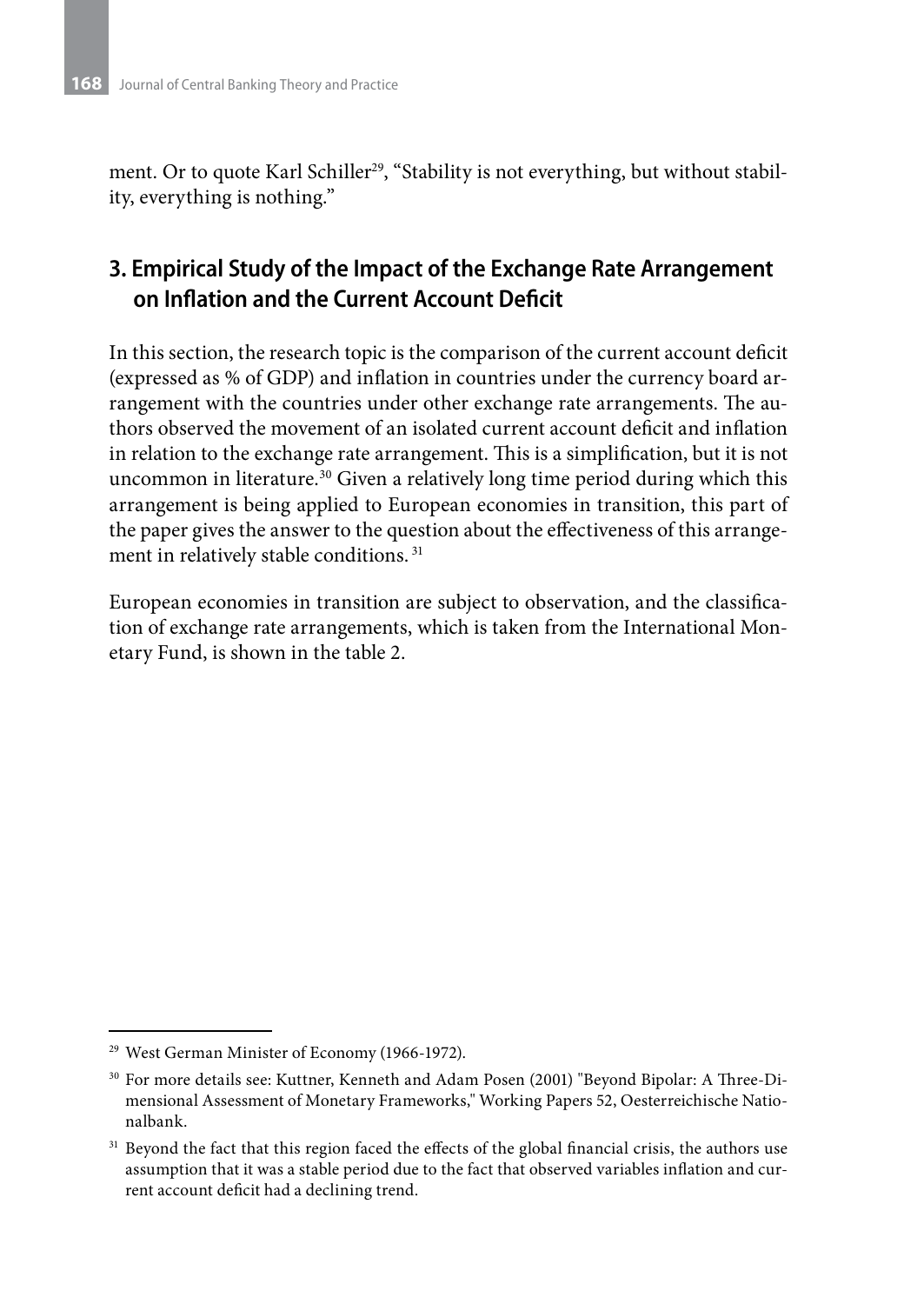| Country                | Exchange rate arrangement |  |  |  |  |
|------------------------|---------------------------|--|--|--|--|
| Bosnia and Herzegovina | Currency board            |  |  |  |  |
| <b>Bulgaria</b>        | Currency board            |  |  |  |  |
| Estonia                | Currency board            |  |  |  |  |
| Lithuania              | Currency board            |  |  |  |  |
| Croatia                | Fixed exchange rate       |  |  |  |  |
| Latvia                 | Fixed exchange rate       |  |  |  |  |
| Macedonia              | Fixed exchange rate       |  |  |  |  |
| Ukraine                | Managed float             |  |  |  |  |
| Georgia                | Managed float             |  |  |  |  |
| Moldova                | Managed float             |  |  |  |  |
| Romania                | Managed float             |  |  |  |  |
| Serbia                 | Managed float             |  |  |  |  |
| Albania                | Free floating             |  |  |  |  |
| Czech Republic         | Free floating             |  |  |  |  |
| Hungary                | Free floating             |  |  |  |  |
| Poland                 | Free floating             |  |  |  |  |

**Table 2: Classification of countries by exchange rate arrangement**

Source of data: IMF (2010), *Annual Report on Exchange Arrangements and Exchange Restrictions*, Washington.

### **3.1. The impact of the currency board arrangement on the current account deficit**

Classical economic theory assumes that the advantage of the free floating exchange rate arrangement is the fact that it provides a balanced balance of payments. Namely, if there is a current account deficit, it will impact the growth of demand for foreign currency, which will lead to the weakening of the national currency, which will further lead to the price increase of imported goods denominated in local currency. Expensive imports lead to the reduction of imports, leading to a gradual current account balance. At the same time, domestic products denominated in foreign currencies become cheaper, which stimulates the growth of exports.

Fixed exchange rate arrangements (currency board being the most rigid form) lead to overestimation of national currencies over time, which could stimulate imports and discourage exports. Therefore, based on theoretical assumptions, it will be reasonable to expect that countries in the currency board arrangement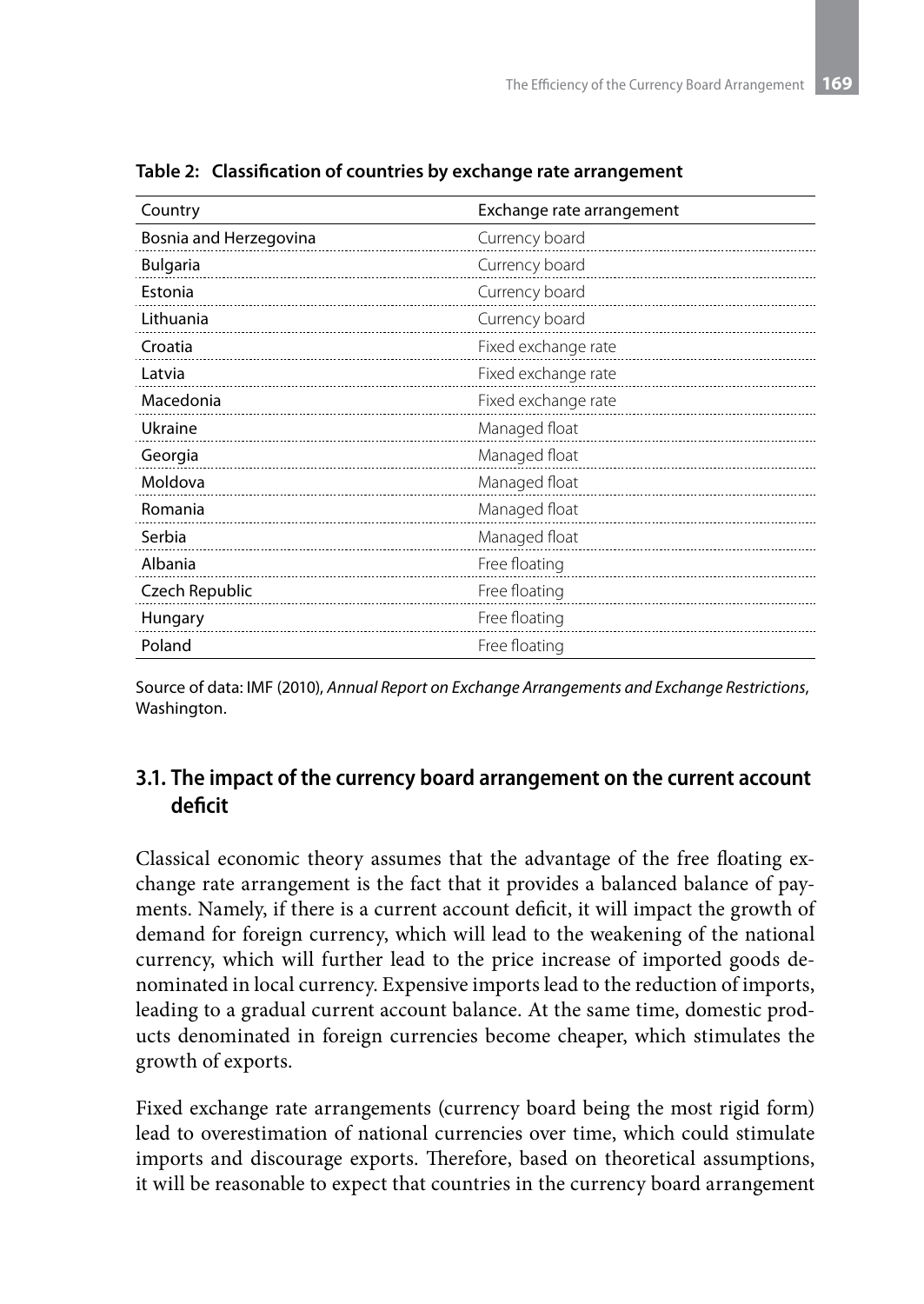will have a higher external current account deficit (expressed as % of GDP) compared to countries with the free floating exchange rate arrangement in place.<sup>32</sup> Namely, in the CBA, the exchange rate is a not variable that the state can use in order to depreciate undesirable developments in the balance of payments, therefore, the appearance of the current account deficit is imminent in this monetary arrangement (Galic, 2008). On the basis of empirical observations of the countries under the currency board arrangement, Schuller (1992) came to the conclusion that many currency board systems have experienced simultaneous deficits in the current account and growth in the supply of money and that there has been no obvious link between the two. The ECB (2006), analyzing the external current account deficit on the example of the economies in transition, came to the conclusion that the largest current account deficits were in countries under the currency board arrangement. Mehl and Winkler (2003) came to the same conclusion when European economies in transition are concerned, stating that "the current account in the four countries is characterized by relatively high deficits, mainly reflecting sizeable capital inflows and, in the case of Bosnia and Herzegovina, foreign aid flows."

#### **Figure 5: Current account deficit in % of GDP (2006 – 2010, average)**



Source: Authors` calculation

In order to confirm or challenge this hypothesis, we are looking at the average amount of the current account deficit in the past five years in selected economies in transition relative to their exchange rate arrangement. As a source of data we used the 2011 World Economic Outlook Database<sup>33</sup> The results are shown in the figure 5.

Empirical data have confirmed the findings of the theory, and it turned out that countries in the fluctuating exchange rate arrangement have the lowest current account deficits (as % of GDP). Countries under the currency

 $32$  Unfortunately, the studies of the links between the external current account deficit and a currency board are left out in literature so the resources that can be cited are very scarce.

<sup>&</sup>lt;sup>33</sup> The authors are aware that this type of analysis is rather simplified because it shows only the impact of the exchange rate arrangement on the external current account deficit and the other factors that may affect the balance of payment trends are ignored. However, we believe that in the case of a large number of countries, the impact of these factors is diminished.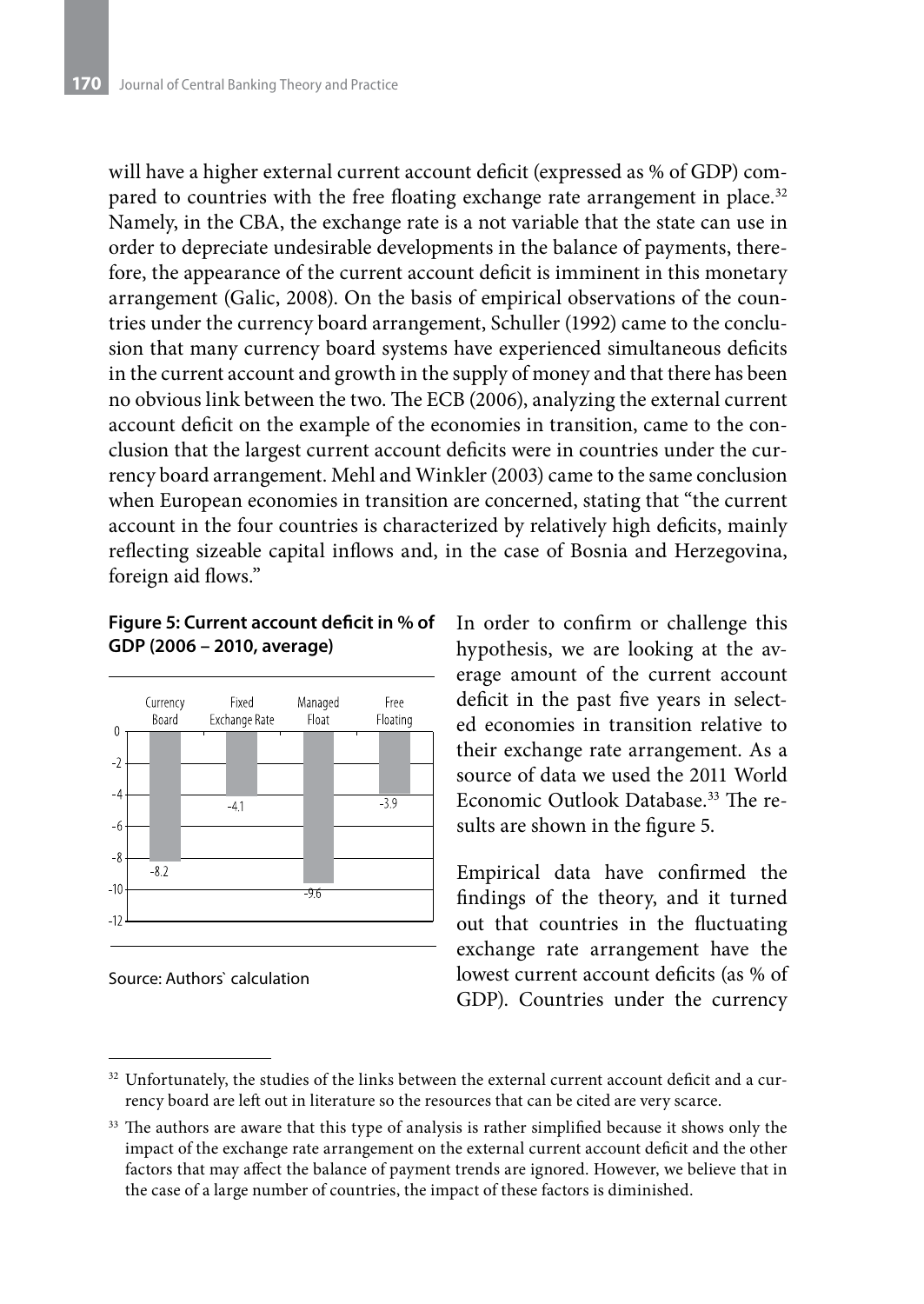board arrangement have the deficits twice as big; a somewhat unexpected result is that countries under the fixed exchange rate arrangement have slightly worse current account deficits when compared to countries under the free float arrangement. The worst result was achieved in the group of countries under the managed float arrangement.

### **3.2. The impact of the currency board on inflation**

If we start from the postulates of economic theory, we can expect the countries under the currency board arrangement and with the fixed exchange rate will have a lower inflation rate. Specifically, that is when an exchange rate plays the role of a nominal anchor, which, when controlled and fixed, provides high credibility of economic policy and low inflation (Dimitrijevic and Fabris, 2007). The argument is that there can be an inflationary bias when monetary policy is set with full discretion. A central bank that wants to fight inflation can commit more credibly by fixing the exchange rate. When workers and corporate managers have low expectations of inflation, they set their wages and prices accordingly. The result is that the country is able to attain a lower level of inflation for any given level of output.

Bearing in mind that the currency board is the most credible form of the exchange rate, in accordance with the postulates of economic theory, it should be expected that countries under this arrangement have the lowest rate of inflation. Such a conclusion was made by Ghosh, Gulde and Wolf (1998) who showed that countries in the currency board arrangement had 4 percentage points lower inflation than countries under other pegged exchange rate arrangements in the period from 1970 to 1996.

The theory results have also been confirmed by a number of other empirical studies. Observing the example of European economies in transition, Mehl and Winkler (2003) concluded that the currency boards in Bulgaria, Estonia, Lithuania and BH brought price stability. Tui and Kwan (2010), observing the example of Hong Kong, found that this arrangement reduced price volatility. Schuller (1992) concluded that inflation has generally been lower and GDP growth per capita higher under currency boards than under central banks. Ghosh et. al (2000) concluded that the currency board arrangements have been successful in providing credibility after a period of high inflation and quite successful in this respect. Possen and Kuttner (2001), after observing the exchange rate as the key variable in an isolated environment, came to the conclusion that countries which adopted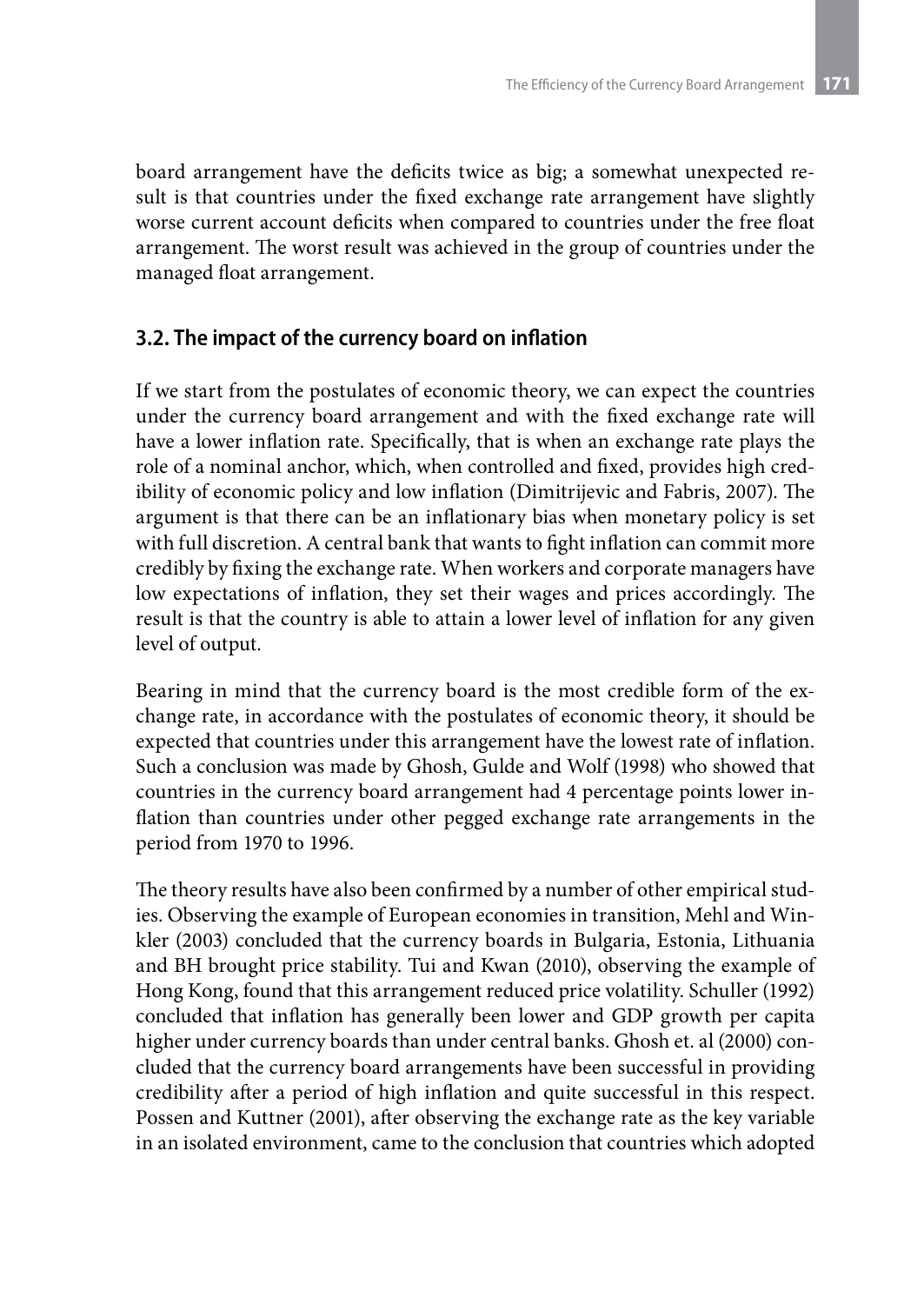the currency board arrangement were more effective in lowering inflation than countries which adopted the fluctuating exchange rate arrangement.



### **Figure 6: Annual rate of inflation (2006 – 2010, average)**

Source: Authors` calculation

However, the results are the opposite of what economic theory suggests (Figure 6). Namely, the lowest average inflation rates were registered in a group of countries under the floating exchange rate arrangement, while the worst results (as well as the movement of the current account deficit) were registered in a group of countries under the managed floating arrangement. Explanation of this result can be found in the fact that the exchange rate, as a nominal anchor, is very efficient in terms of hyperinflation or high inflation, while its efficiency is lower at lower rates of inflation. However, we should bear in mind other structural characteristics of countries that are in this arrangement.

## **4. Summary and Conclusion**

The currency board arrangement is usually introduced when the current monetary arrangement does not give satisfactory results, especially in the form of low credibility and high inflation. This arrangement, which has a long history, is applied now to four European economies in transition. This arrangement has proved very efficient when it comes to lowering high inflation. Therefore we can conclude that in the period of its introduction, this arrangement achieved good results in all four observed European transition economies.

Given the fact that the European economies in transition continued to apply this arrangement for many years after the lowering of inflation, there is a question of whether it is efficient in a relatively stable environment, that is, whether an "exit option" should be pursued.

The authors concluded that the application of this arrangement in the long run leads to overvaluation of national currencies and thus the current account deficit is almost twice as big as that of countries with the fluctuating exchange rate.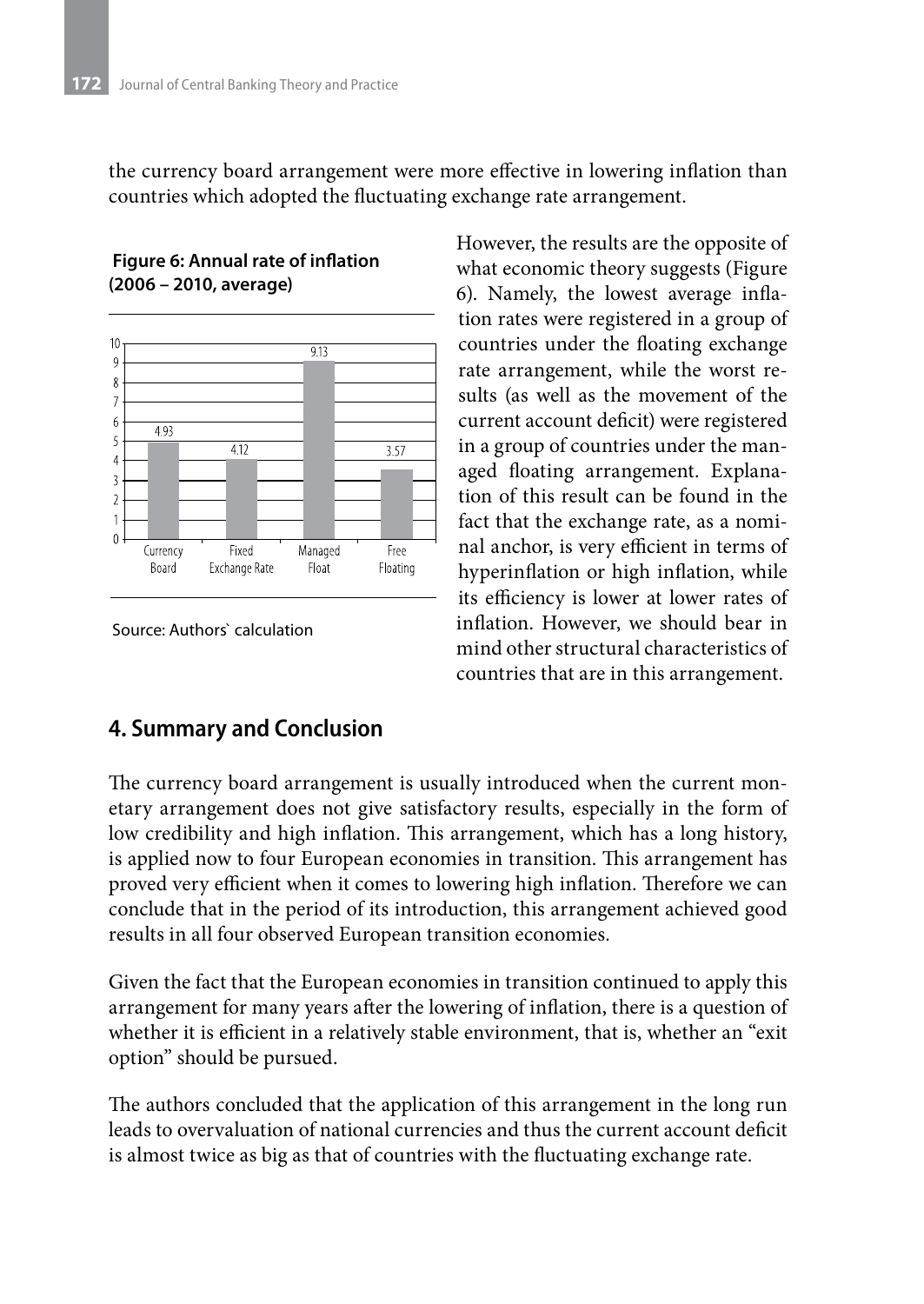As for the inflation rate, it turned out that countries in this arrangement have almost 1.5 percentage point higher rate of inflation than countries under the floating exchange rate arrangement. One can therefore conclude that the currency board arrangement is less efficient in stable conditions.

The paper showed that countries under the managed float exchange rate arrangement had the worst performance compared to those who are not under the same arrangement.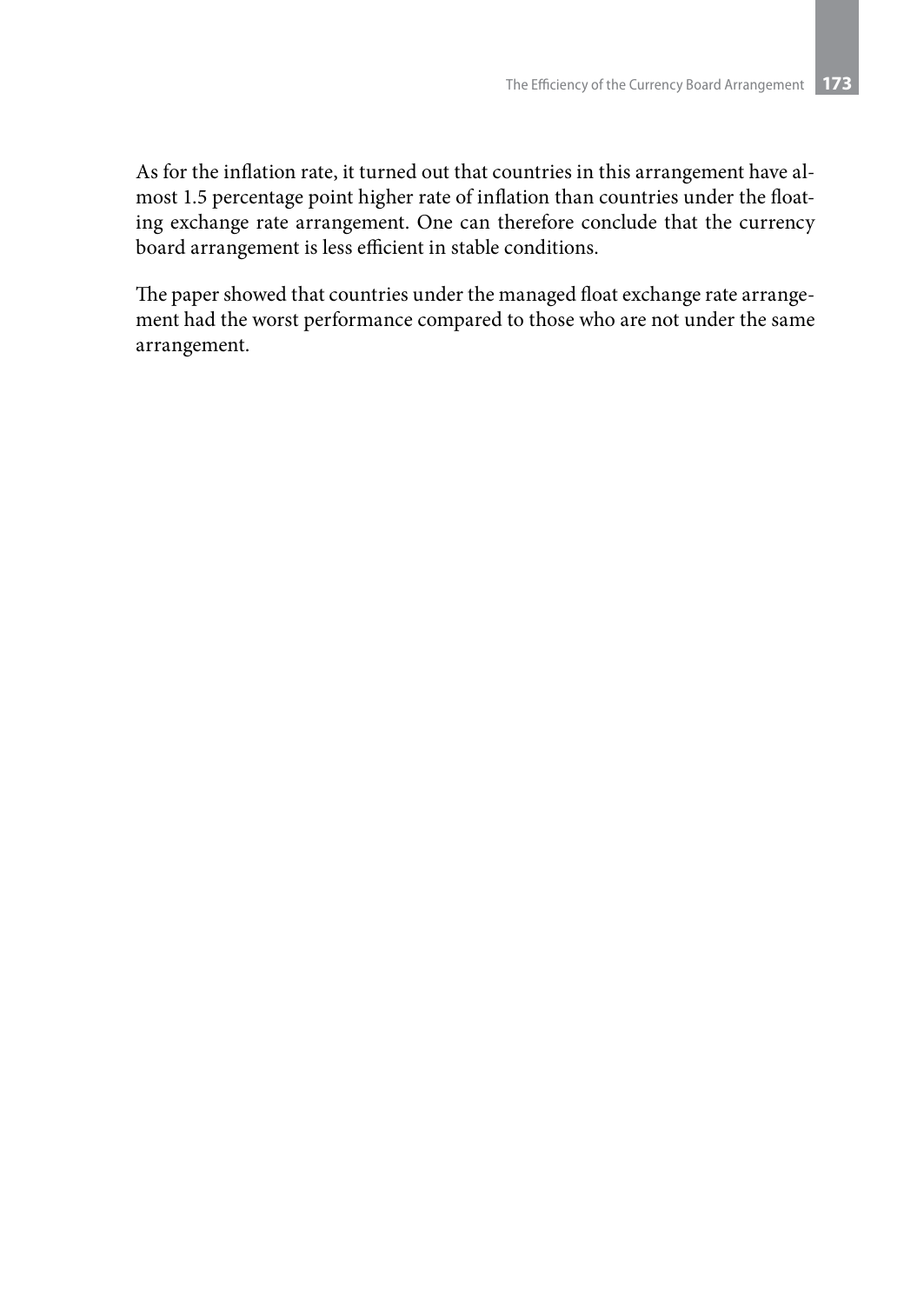## **References**

- 1. Alonso-Gamo, P., Fabrizio, S., Kramarenko, V., Wang, Q. *Lithuania History and Future of the Currency Board Arrangment*, IMF Working Paper WP/02/127
- 2. Antić, B., (2008), *Antiinflatorni efekti valutnog odbora osvrt na tranzicione ekonomije*, Poslovna politika vol. 37, no. 6-7, pp. 27-31
- 3. Beck, S., Miller, J.B., Saad, M., (2003) *Inflation and the Bulgarian Currency Board*, Bulgarian National Bank Discussion Paper, DP/31/2003
- 4. Bogetić, Ž. (1997), *Valutni odbori u teoriji i međunarodnoj praksi*, Montenegropublic, Radio Antena M, Mermont, Podgorica
- 5. Dimitrijević, B. i Fabris, N (2011), *Makroekonomija*, Edukons University, Sremska Kamenica
- 6. Dimitrijević, B. i Fabris, N. (2007), *Makroekonomija*, Edukons University, Sremska Kamenica.
- 7. ECB (2006), Issues Note Economic Conference Monetary Policy and Financial Stability in South-Eastern Europe, Frankfurt.
- 8. Galić, J. (2008), *Valutni odbor*, Doctoral disertation, Economic Faculty, Beograd.
- 9. Ghosh A.R., Gulde A. M. and Wolf H. (1998), *Currency Boards: The Ultimate Fix* IMF Working paper, 98/8
- 10. Ghosh A.R., Gulde A. M. and Wolf H. (2000), *Currency boards: More than a quick fix*, Economic Policy, Volume 15, Number 31, October.
- 11. Gulde, A.M., (1999), *The Role of the Currency Board in Bulgarian Stabilization*, Finance and Development, September
- 12. Hanke, S.H. (2007), *Bulgaria and Bosnia After Ten Years*, Globe Asia, September Issue, pp. 166-168
- 13. Hanke, S.H. and Schuler, K. (1994), *Currency Boards for Developing Countries: A Handbook*, San Francisco: Institute for Contemporary Studies Press
- 14. IMF (2011), *"World Economic Outlook"*, April.
- 15. International Monetary Fund (2010), *Annual Report on Exchange Arrangements and Exchange Restrictions*, Washington.
- 16. Knöbl, A., Sutt, A., Zavoico, B., (2002), *The Estonian Currency Board; Its Introduction and Role in the Early Success of Estonia's Transition to a Market Economy*, IMF Working Paper WP/02/96
- 17. Kovačević, D. (2003), *The Currency Board and Monetary Stability in Bosnia and Herzegovina*, BIS Papers No 17, part 5.
- 18. Kuttner, K. i Posen, A. (2001), Beyond Bipolar: *A Three-Dimensional Assessment of Monetary Frameworks*, Working Papers 52, Oesterreichische Nationalbank.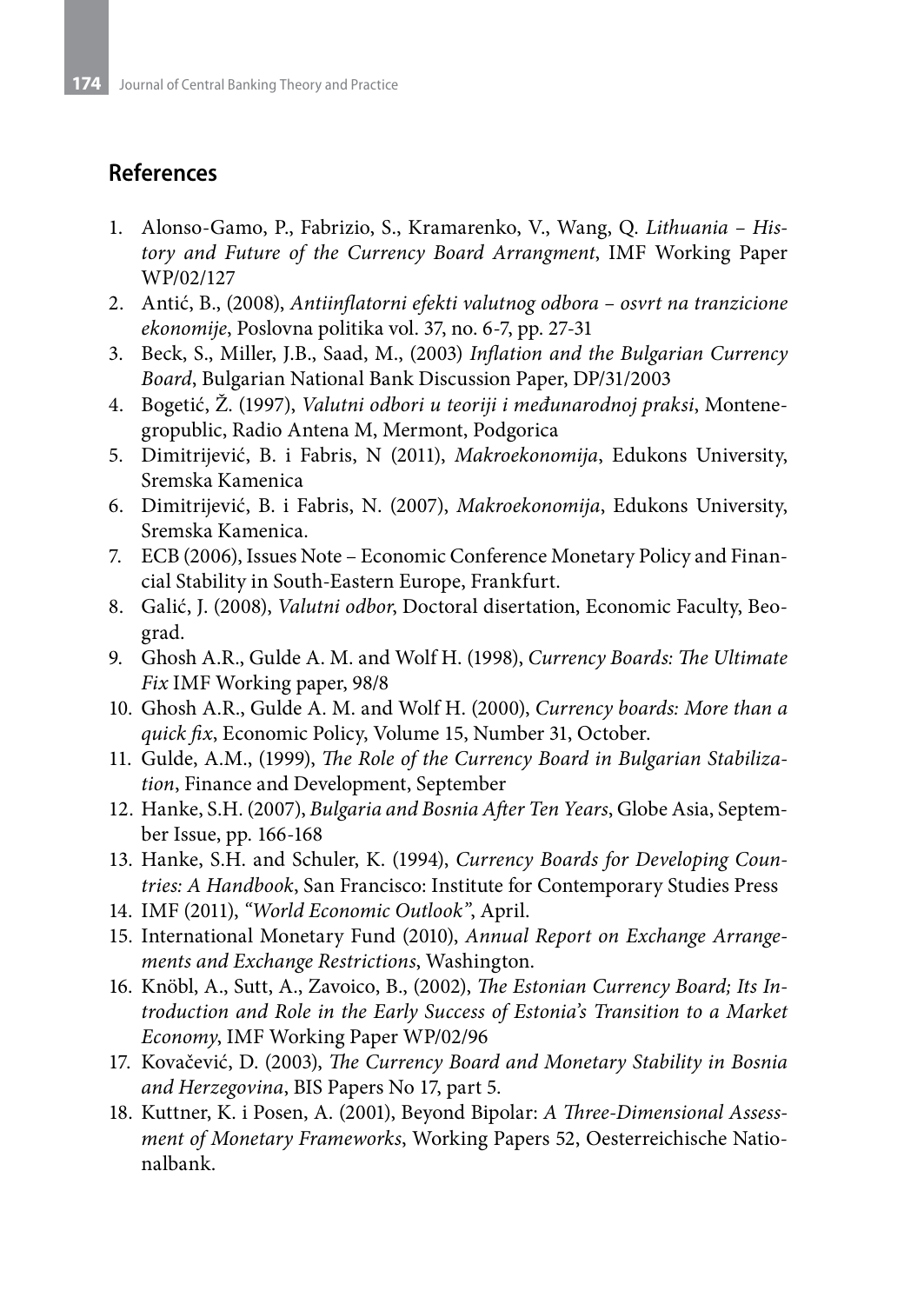- 19. Kwan, Y. K. and Lui T.F. (2010), *How Well has Currency Board performed Evidence from Hong Kong*, Retrieved December 12, 2011m from http://www. karyiuwong.com/confer/HK-CCC00/papers/kwan-hkccc.pdf
- 20. Levy Yeyati, Eduardo and Federico Sturzenegger (2001). *Exchange Rate Regimes and Economic Performance*, IMF Staff Papers, Vol. 47, pp. 62-98.
- 21. Mehl, A, and Winkler, A. (2003), *Currency Board and Euro*. Retrieved from http://www.vwl.uniwuerzburg.de/fileadmin/12010100/Publikationen/Adalbert\_Winkler/winkler\_mehl.pdf
- 22. Pavlov, K. N. (1999) *Currency Board Solution in Bulgaria*, Research made by the Nato Fellowship, June 1999.
- 23. Roubini, N. (1998) *The Case Against Currency Boards: Debunking 10 Myths about the Benefits of Currency Boards*, Stern School of Business, New York University
- 24. Schuller, K. (1992), *Currency Boards*, Ph.D. dissertation, George Masson University, Fairfax, Virginia.
- 25. Vensel, V., Sorg, M. (2002), *Development of the banking system under the Estonian currency board*, International Advances in Economic Research Journal